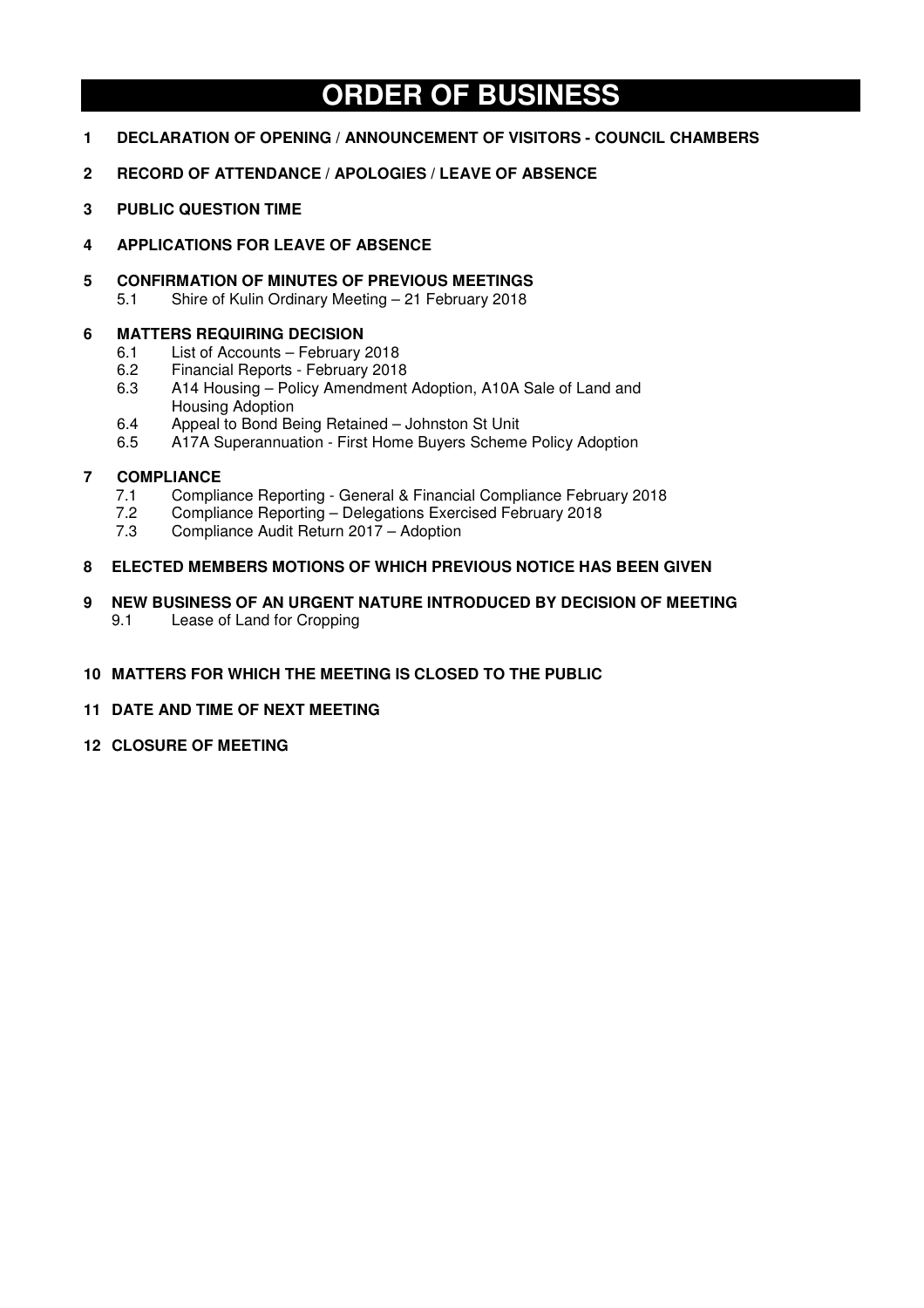# **Minutes of an Ordinary Meeting of Council held in the Council Chambers on Wednesday 21 March 2018 commencing at 4.03pm**

## **1. DECLARATION OF OPENING / ANNOUNCEMENT OF VISITORS**

## **2. RECORD OF ATTENDANCE/APOLOGIES/LEAVE OF ABSENCE**

| Attendance          |                                |
|---------------------|--------------------------------|
| <b>BD</b> West      | President                      |
| <b>RD Duckworth</b> | Deputy President               |
| <b>HT</b> McInnes   | Councillor                     |
| G Robins            | Councillor                     |
| <b>B</b> Smoker     | Councillor                     |
| R Bowey             | Councillor                     |
| <b>BP Taylor</b>    | Councillor                     |
| M Lucchesi          | Councillor                     |
| L Varone            | Councillor                     |
| N Mason             | <b>Chief Executive Officer</b> |
| C Vandenberg        | Deputy CEO                     |
| J Hobson            | Manager of Works               |
| N Thompson          | ESO / Minutes                  |

West Ward **West Ward** Town Ward Town Ward West Ward Town Ward **Central Ward** Central Ward East Ward

Apologies Nil

- **3. PUBLIC QUESTION TIME**  Nil
- **4. APPLICATIONS FOR LEAVE OF ABSENCE**  Nil

## **5. CONFIRMATION OF MINUTES OF PREVIOUS MEETINGS**

Shire of Kulin Ordinary Meeting – 21 February 2018

**01/0318** 

**Moved Cr Smoker Seconded Cr Bowey that the minutes of the Ordinary Council Meeting held on 21 February 2018 be confirmed as a true and correct record.** 

 **Carried 9/0** 

# **6 MATTERS REQUIRING DECISION**

## **6.1 List of Accounts – February 2018**

| <b>RESPONSIBLE OFFICER:</b>        | DCEO  |
|------------------------------------|-------|
| FILE REFERENCE:                    | 12.06 |
| <b>AUTHOR:</b>                     | DCEO  |
| <b>STRATEGIC REFERENCE/S:</b>      | 12 O1 |
| <b>DISCLOSURE OF INTEREST: Nil</b> |       |

**SUMMARY:** 

Attached is the list of accounts paid during the month of February 2018 for Council's consideration.

**BACKGROUND & COMMENT:** 

Nil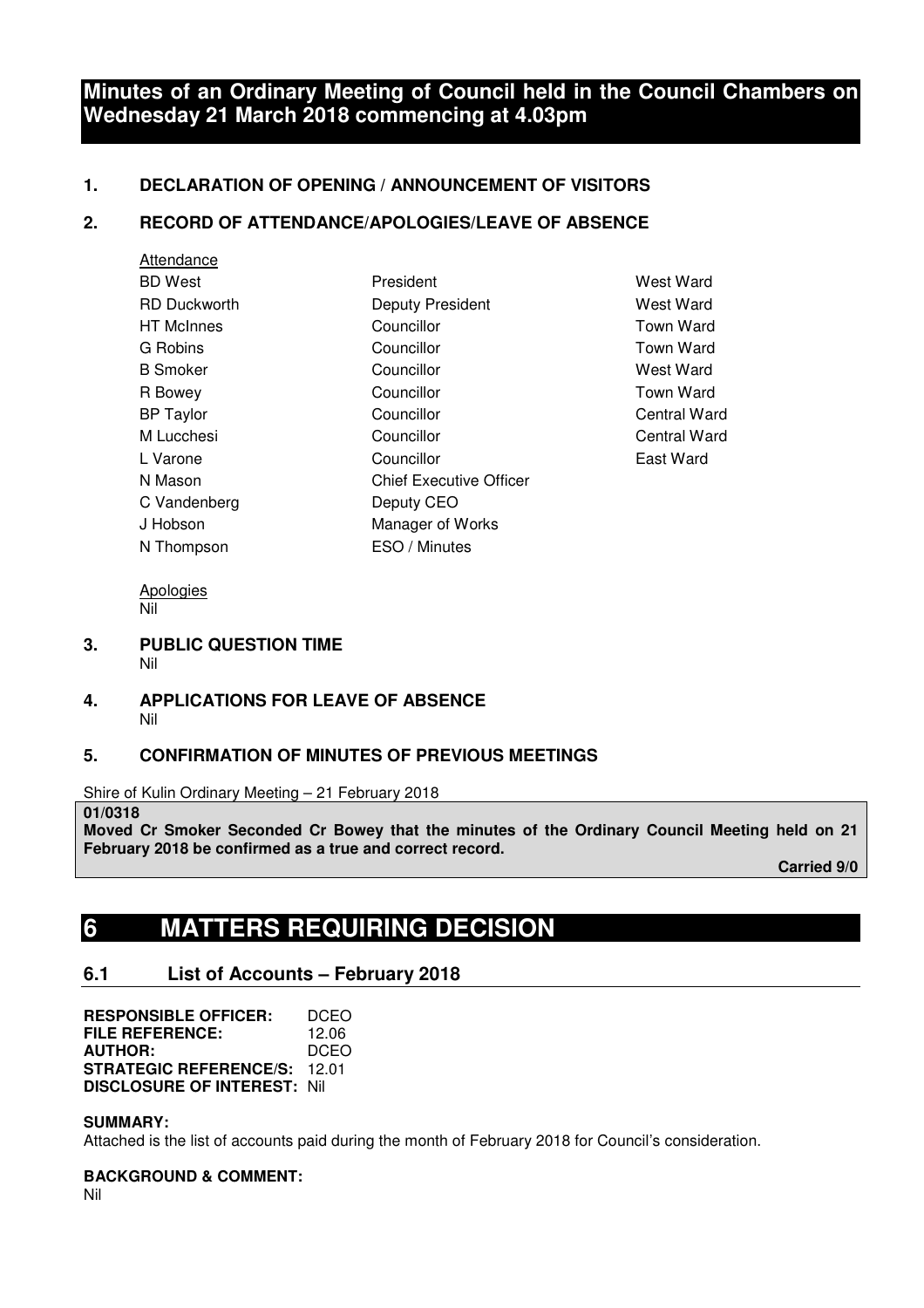## **FINANCIAL IMPLICATIONS:**

Nil **STATUTORY AND PLANNING IMPLICATIONS:**  Nil **POLICY IMPLICATIONS:**  Nil **COMMUNITY CONSULTATION:**  Nil **WORKFORCE IMPLICATIONS:**  Nil

### **OFFICER'S RECOMMENDATION:**

That February payments being cheque No's 242 (Trip Fund), 36920 - 36932 (Municipal), EFT No's 13682 - 13762, DD6422.1 – 64424.7 (Municipal), credit card payments, creditor payments, and other vouchers from the Municipal Fund totalling \$225,604.25 be received.

### **VOTING REQUIREMENTS:**

Simple majority required.

**02/0318** 

**Moved Cr Robins Seconded Cr Lucchesi that February payments being cheque No's 242 (Trip Fund), 36920 - 36932 (Municipal), EFT No's 13682 - 13762, DD6422.1 – 64424.7 (Municipal), credit card payments, creditor payments, and other vouchers from the Municipal Fund totalling \$225,604.25 be received.** 

 **Carried 9/0** 

## **6.2 Financial Reports – February 2018**

**RESPONSIBLE OFFICER:** DCEO **FILE REFERENCE:** 12.01 **AUTHOR:** DCEO **STRATEGIC REFERENCE/S:** 12.01 **DISCLOSURE OF INTEREST:** Nil

#### **SUMMARY:**

Attached are the financial reports for the period ending 28 February 2018.

## **BACKGROUND & COMMENT:**

Nil **FINANCIAL IMPLICATIONS:** 

Nil

## **STATUTORY AND PLANNING IMPLICATIONS:**

Regulation 34 of the Local Government (Financial Management) Regulations 1996 requires local governments to prepare each month a statement of financial activity reporting on the revenue and expenditure of funds for the month in question.

**POLICY IMPLICATIONS:**  Nil **COMMUNITY CONSULTATION:**  Nil **WORKFORCE IMPLICATIONS:**  Nil

#### **OFFICER'S RECOMMENDATION:**

That Council endorse the monthly financial statement for the period ending 28 February 2018.

#### **VOTING REQUIREMENTS:**

Simple majority required.

#### **03/0318**

**Moved Cr Robins Seconded Cr Taylor that Council endorse the monthly financial statement for the period ending 28 February 2018.** 

 **Carried 9/0**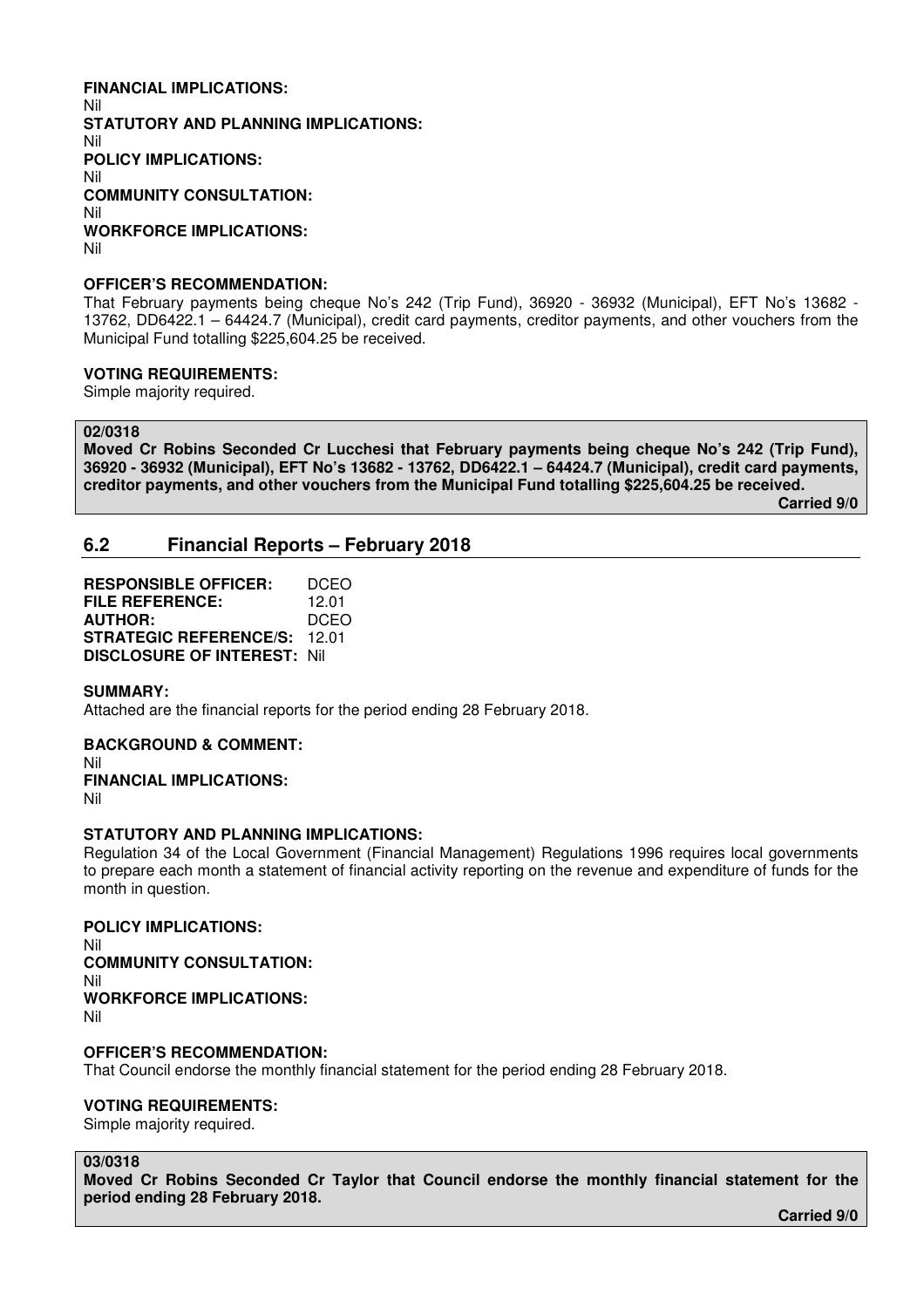## **6.3 A14 Housing – Policy Amendment Adoption, A10A Sale of Land and Housing Adoption**

**RESPONSIBLE OFFICER:** CEO<br>FILE REFERENCE: 04.04 04.04 Shire of Kulin Policy **AUTHOR:** Noel Mason **STRATEGIC REFERENCE/S:** 1.4 SCP, Liveable and Safe Community, 1.4.1b CBP – Staff Housing **DISCLOSURE OF INTEREST:** Nil

#### **SUMMARY:**

The Shire Housing policy has been under review for some months with an aim of improving the imbalance in incentives provided to staff in relation to housing.

The review aimed to eliminate or minimise the level of subsidisation provided for staff renting Shire residences, as opposed to that provided to staff who own their own homes or rent on the open market. The proposed policy now provides for a high level of support for staff owning their own home, and would commence 1 July 2018.

Additionally, the new policy proposal provides that where a staff member (or Council) is required to go to the open market to obtain a suitable residence, rental support has been set to the same level of financial assistance for a two year period. No previous policy existed on this matter.

Housing Policy changes incorporating the review aims is attached.

The presentation of policy for adoption in relation to the sale of housing stock and land. Attached as H14A – SALE OF LAND and HOUSING. This policy effectively requires the CEO to refer opportunities for the sale of land or housing to Council for a decision within guidelines.

#### **BACKGROUND & COMMENT:**

The Shire of Kulin as an open market employer, constantly reviews the benefits and incentives provided to staff, so that it can remain an employer of choice. As part of this constant review, the Shire is aware of the growing imbalance between Shire staff who rent from the Council as opposed to Shire staff who own their own home in the community and the costs they individually incur.

The Council recognises that for every staff member who owns their own home, there are serious financial decisions/impacts to buy and ultimately sell when/if retiring or moving elsewhere to new employment. A decision by the employee to own their home provides a considerable saving to the Shire in relation to the supply of residential housing.

Whilst the Shire of Kulin evidence suggest that longevity of employment is achieved through home ownership (approx. 10 years), there has been a tendency by staff to move away from this option. Additionally, a staff home owner also has ongoing costs of rates, water rates and consumption (currently paid for staff in Shire houses) and maintenance costs, all which widen the financial gap when compared to staff who rent from Council.

Council has previously (and for some years) provided a Housing Allowance (currently \$35 per week) as an incentive to reduce the impact of home ownership. Initially this incentive was set to cover the cost of land and water rates, but it barely does this in today's terms.

Research has identified that the minimum level of disadvantage (without mortgage impacts) to an owner could equate to \$5,200 - \$5,600pa on a standard residence (minimum estimates on various costs) but if calculations are loaded toward wider parameters, anywhere up to \$15,000pa could be the difference between owning a home or renting from Shire or marketplace. It is acknowledged by Council that the aim of the policy is not to remove ALL costs associated with home ownership, but to provide a more realistic recognition of some of the basic costs home owners in Kulin would incur, and to keep the Shire competitive against regional Shires who provide this incentive.

Eligibility criteria have been established that should accommodate the variances in the work force makeup.

Additionally, the Shire has rented other residences when there was no Shire stock available for staff at the current market prices. The policy suggests that when more housing is needed, rental subsidisation for staff renting in the private market of up to \$3640pa would apply - for a maximum period of 2 years. This benefit equates to that which the Shire would charge for rent if the staff member rented a standard Shire residence.

The A10A Sale of Land and Housing policy requires the CEO to present options to Council for the Sale of Houses. In relation to the sale of land under A10A, all unused serviced lots in Proudview estate and Workman estates would be offered for sale at this point.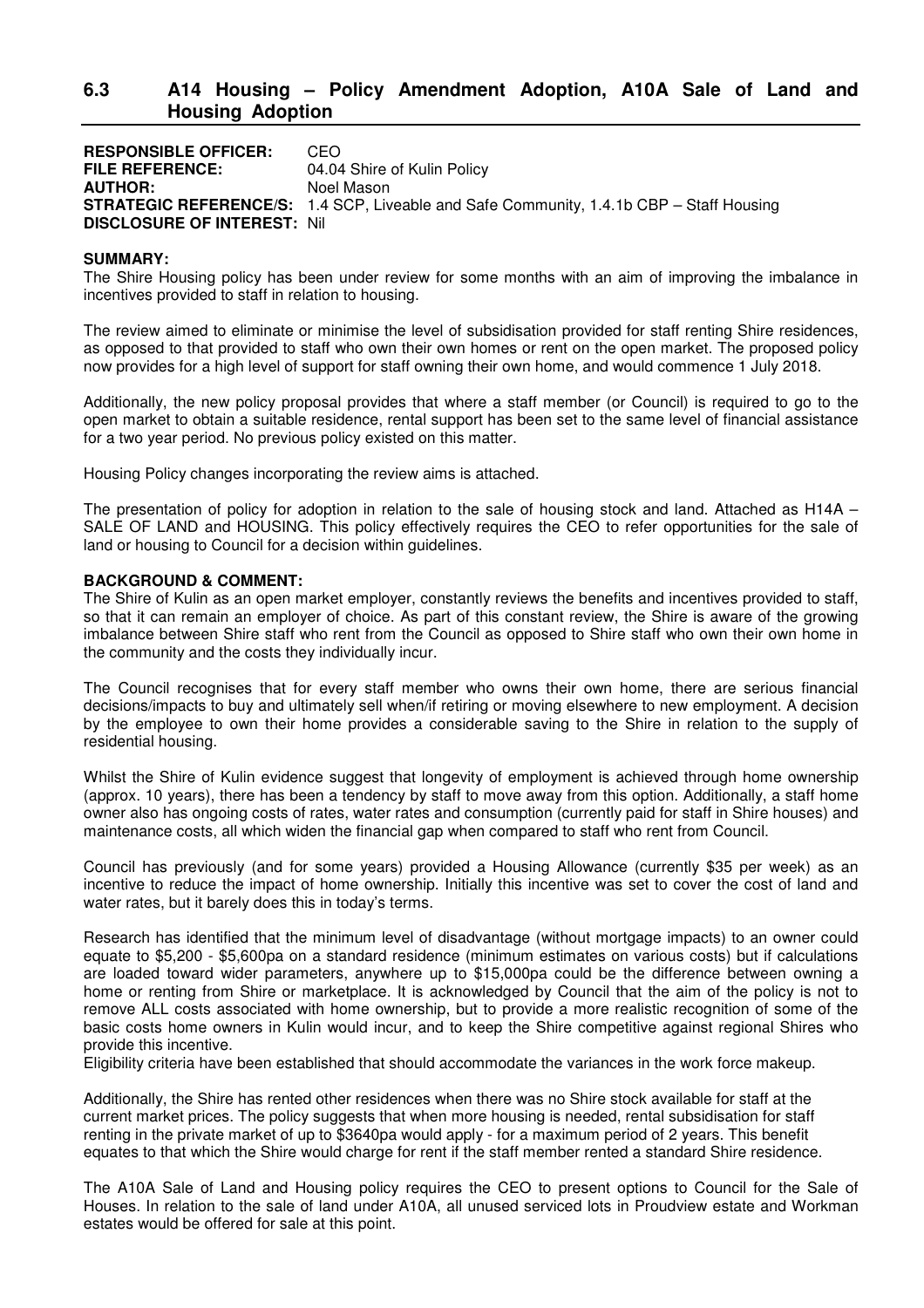Staff would develop suitable signage to attract interest.

If adopted, only 23 Bull Street and 8 Wright Street would be likely sale items under the proposed policy.

CEO would propose direct contact with the Shire tenant to see if interest exists, but early indications are that this is not the case.

#### **FINANCIAL IMPLICATIONS:**

The current Housing Incentive Allowance (H14 – Housing) has a current payment per week of \$35. To increase this to \$70 (\$3640pa) would equate to 70% of the identified gap being met.

The Council has discussed how this could be done over 4 years by increasing the payments by; \$10, \$10, \$10, \$5, but have signaled a preference to adopt a once off increase in the 2018/19 Budget.

Adoption of the policy now will enact that and the Annual Budget Housing Incentive Allowance would cost approximately costing \$36,400pa. Additional costs would apply if the Shire was (or staff were) also renting houses on open market – but this is not currently the case.

This change recognises that in the open Kulin market, rental of a standard home equivalent to what the Shire generally supplies, the cost would be \$10,400 approx. (\$200 per week). Shire renters would have a cost of \$3,640 (\$70 per week the Shire would charge) and staff home owners would receive the allowance of \$3,640. The gap between the two employees would be \$7280; a very significant contribution towards home owner's costs, and the best incentive when compared to regional Shires by \$5 per week.

Provided as a Housing Allowance, no additional tax liability is created, therefore the full value of the allowance ends in the employees' pay packet.

## **STATUTORY AND PLANNING IMPLICATIONS:**

Nil

#### **POLICY IMPLICATIONS:**

As detailed in the two policies.

### **COMMUNITY CONSULTATION:**

The matter has been presented in Council Agenda since July 2017, both Council and Forum. NIL formal community consultation on policy adoption.

#### **WORKFORCE IMPLICATIONS:**

A \$35 per week increase in the allowance for staff who currently receive the Housing Allowance – to be effective from the 1 July 2018.

#### **OFFICER'S RECOMMENDATION:**

That the Shire of Kulin polices A10, Housing (March 2018) and A10A, Sale of Land and Housing (March 2018) be adopted and that the CEO be authorised to commence release of land under the updated sale of land arrangements. CEO to commence conversations with occupiers of Shire housing at 23 Bull Street and 8 Wright Street about purchase options.

#### **VOTING REQUIREMENTS**:

Normal majority required

#### **Judd Hobson left the Council Chambers at 4.51pm**

#### **Cr Lucchesi left the Council Chambers at 4.58pm**

Note: Council amended the Officers recommendation so that the two policy items could be considered separately; as each required consideration of supporting material and viewpoints. Council determined to consider Housing A10 first.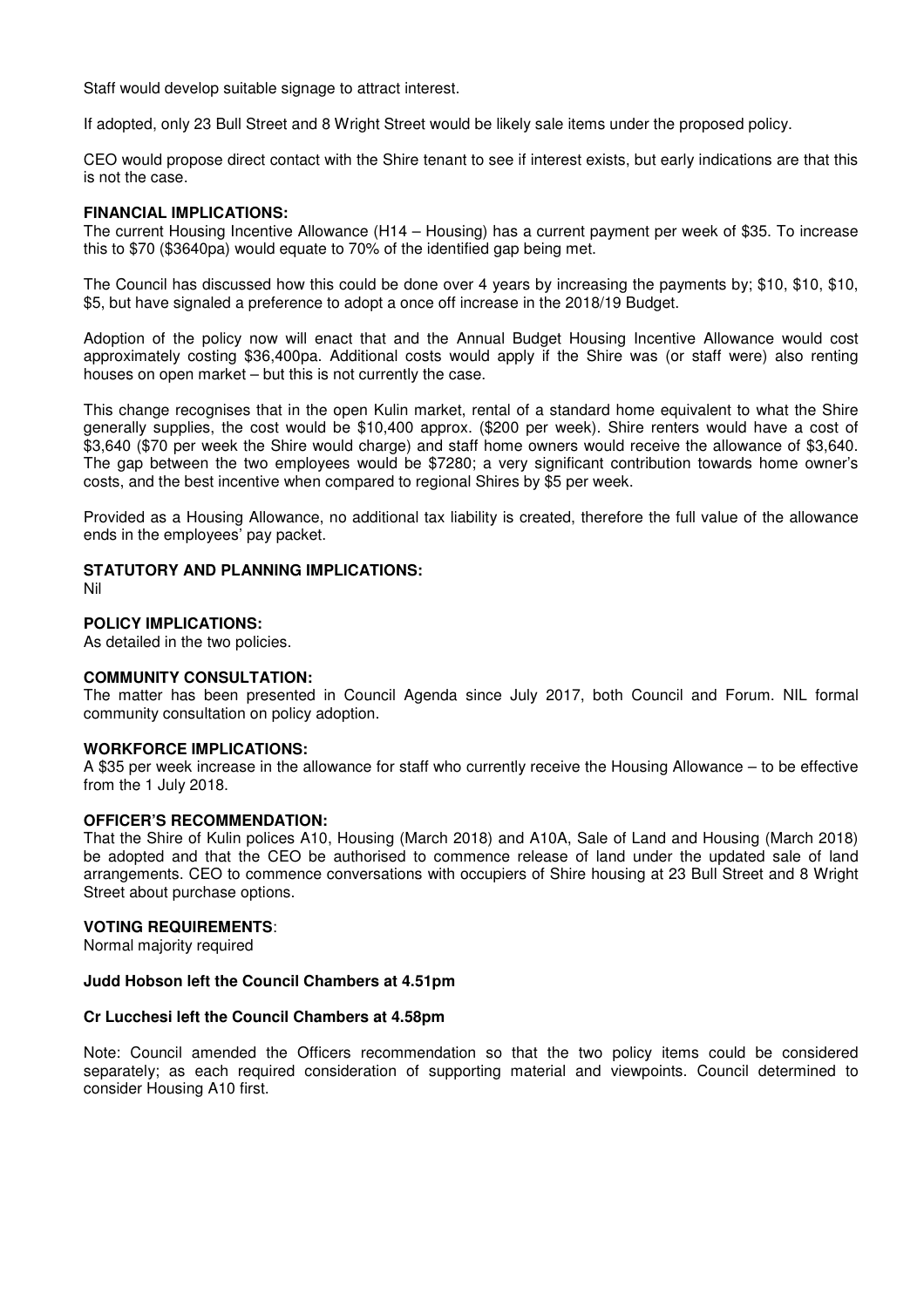### **04/0318**

**Moved Cr Robins Seconded Cr Bowey that Council adopt Policy A10 Housing (March 2018) with the following policy amendments/alterations;** 

**1. By Adding to paragraph 4 under "Incentive for Staff owning their own residence" - An employee privately renting or leasing housing "where no suitable, equivalent Shire housing is available" shall also be entitled to…** 

**2. By adding to paragraph 4 under "Incentive for Staff owning their own residence" – No other contribution to private rental will be made"… and Council requires any consideration to extend private rental arrangements beyond 2 years by the CEO to be referred in a report for a Council determination. Carried 8/0** 

Note: Council altered the officer's recommendation to adjust the policy and include two additional points:

- 1. Clarify that private rental arrangements should only occur if no suitable or equivalent Shire housing was available, and;
- 2. By requesting that consideration of extensions beyond 2 years under private rentals be referred to Council for a decision.

## **Cr Lucchesi returned to the Council Chambers at 5.01pm**

### **Judd Hobson returned to the Council Chambers at 5.09pm**

Note: Council was provided with additional report information by the DCEO in relation to the listed fair value of each of the properties, so that Council could ascertain if the policy options would provide sufficient incentive for staff to consider purchase.

## **05/0318**

**Moved Cr Taylor Seconded Cr Robins that the Shire of Kulin policy A10A, Sale of Land and Housing (March 2018) be adopted and that;** 

- **1. The CEO be authorised to commence release of land under the updated A10A Land and Housing Incentive Option arrangements;**
- **2. CEO to commence conversations with occupiers of Shire housing at 23 and 8 Wright Street to determine interest in purchase options;**
- **3. 21 Bull Street be placed on the open market for sale (subject to LG Act provisions), but be held back until interest in remaining properties be ascertained.**

 **Carried 9/0** 

Note: Council amended the Officers recommendation so that the two policy items could be considered separately.

## **6.4 Appeal to Bond Being Retained – Johnston St Unit**

| <b>NAME OF APPLICANT:</b><br><b>FILE REFERENCE:</b> | Shire of Kulin |
|-----------------------------------------------------|----------------|
| <b>STRATEGIC REFERENCE/S:</b>                       |                |
| <b>AUTHOR:</b>                                      | <b>DCEO</b>    |
| <b>DISCLOSURE OF INTEREST:</b>                      | Nil            |

#### **SUMMARY:**

In February 2018 the tenant of Unit 1, 25 Johnston Street Kulin vacated the premises and terminated their tenancy agreement with the Shire. An exit inspection was conducted and it was determined that the tenant had caused permanent damage to the carpets which would need to be replaced before we were able to offer the unit for rent. Upon entering into the tenancy agreement a bond of \$800 is payable, this was the amount retained by the Shire to cover the costs of replacing the flooring.

A letter has since been received from the tenant appealing the decision made to retain the bond. The Shire has also withheld the bond from the occupant \$200 for the animal to be kept on the premises.

#### **BACKGROUND:**

On 24 January an exit inspection was conducted by the Finance/Housing Officer and Deputy CEO at Unit 1, 25 Johnston Street after the tenant (Kulin Hardware employee) had vacated. The unit was left in an extremely untidy state and the carpets appeared to be badly damaged. Contact was made with Hayden from Kulin Hardware to arrange an inspection with both the Shire and Kulin Hardware to demonstrate the state of the unit. Hayden agreed the unit was very untidy and that they would make arrangements for the unit to be cleaned over the coming weekend. A second inspection was conducted by the CEO and Finance/Housing Officer and the unit had been cleaned to an appropriate standard.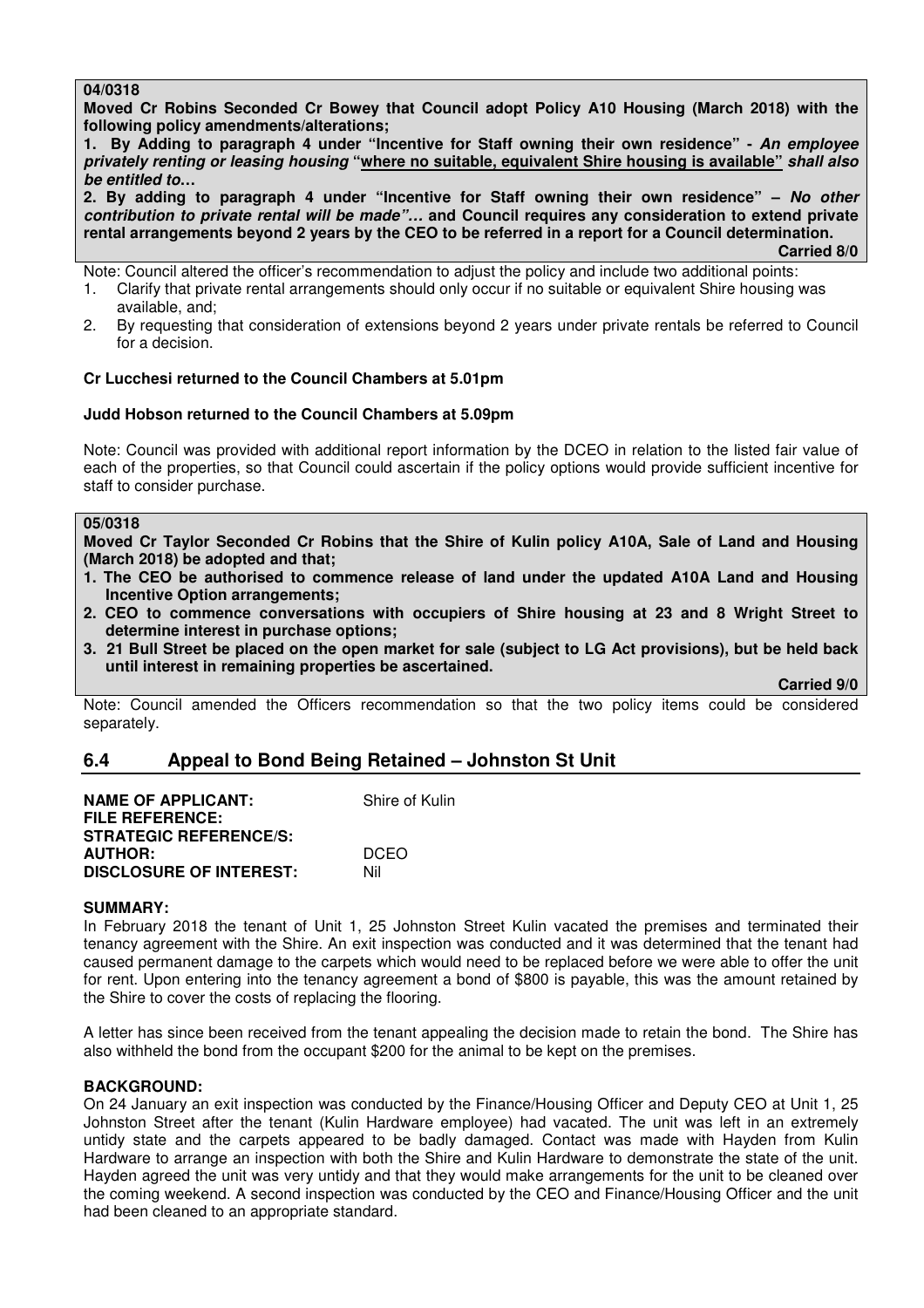At the time of the second inspection it was determined that the carpets were beyond repair and the flooring needed to be replaced. The decision to replace the flooring was made quickly as we had a new staff member moving into the unit mid-February. A quote was obtained and the flooring was replaced in the following week.

The CEO decided to withhold the bond paid by Kulin Hardware on the basis that the carpet was damaged beyond possible use.

When this tenancy agreement was first entered into, an entry checklist was completed and there was no damage or staining to the carpets. A three month inspection was also conducted and no damage was noticeable at this time. In subsequent inspections (conducted annually before budget preparation) the unit was in untidy state and the damage to the carpets was not obvious. While it is likely that the damage could have been caused by spilt drinks it is unclear exactly what caused the damage however due to the amount of dog hair found on the carpet it was obvious that a dog did reside inside the premises.

In making the decision to withhold the bond, the CEO has indicated that to have the carpets cleaned would be a waste of time, energy and resource only to have to replace the carpet in any event. The carpet cleaner concurred with this view; indicating that cleaning may not improve the condition to the point that it could be used and that if it was going to be replaced saw little point in doing the work.

Subsequently the tenant has claimed that they were not given the opportunity to clean the carpet – thereby they would be in a position to retain the bond. The question is, was the carpet beyond repair because it had reached end of life over the 3 years of occupancy, or did the tenant/occupant damage the carpet to the point that it was beyond repair in any event.

A letter from Kulin Hardware was received dated 16 February appealing the decision to withhold their bond. The letter is provided as an attachment.

#### **CONSULTATION:**

CEO has discussed the matter with Kulin Hardware in relation to the decision to withhold the bond and indicated that any decision to adjust the amount withheld/returned would be on appeal to Council.

#### **STATUTORY IMPLICATIONS:**

Nil

#### **FINANCIAL IMPLICATIONS:**

The decision to withhold both bonds was based on the carpet condition being such that it could not be used again after the animal or spillages had put it beyond recovery; not in an attempt to reduce the financial impact of floor replacement which was approx. \$5,000.

#### **POLICY IMPLICATIONS:**

Nil

**COMMUNITY CONSULTATION:**

Nil

#### **WORKFORCE IMPLICATIONS:**

Nil

#### **OFFICER'S RECOMMENDATION:**

That the Shire consider and determine the appeal to withhold the bond for Unit 1, 25 Johnston Street.

### **VOTING REQUIREMENTS:**

Simple majority required.

#### **06/0318**

**Moved Cr Smoker Seconded Cr Robins that Council return \$400 being 50% of the bond payment to Kulin Hardware and Rural, accompanied with a letter of reply.** 

 **Carried 9/0**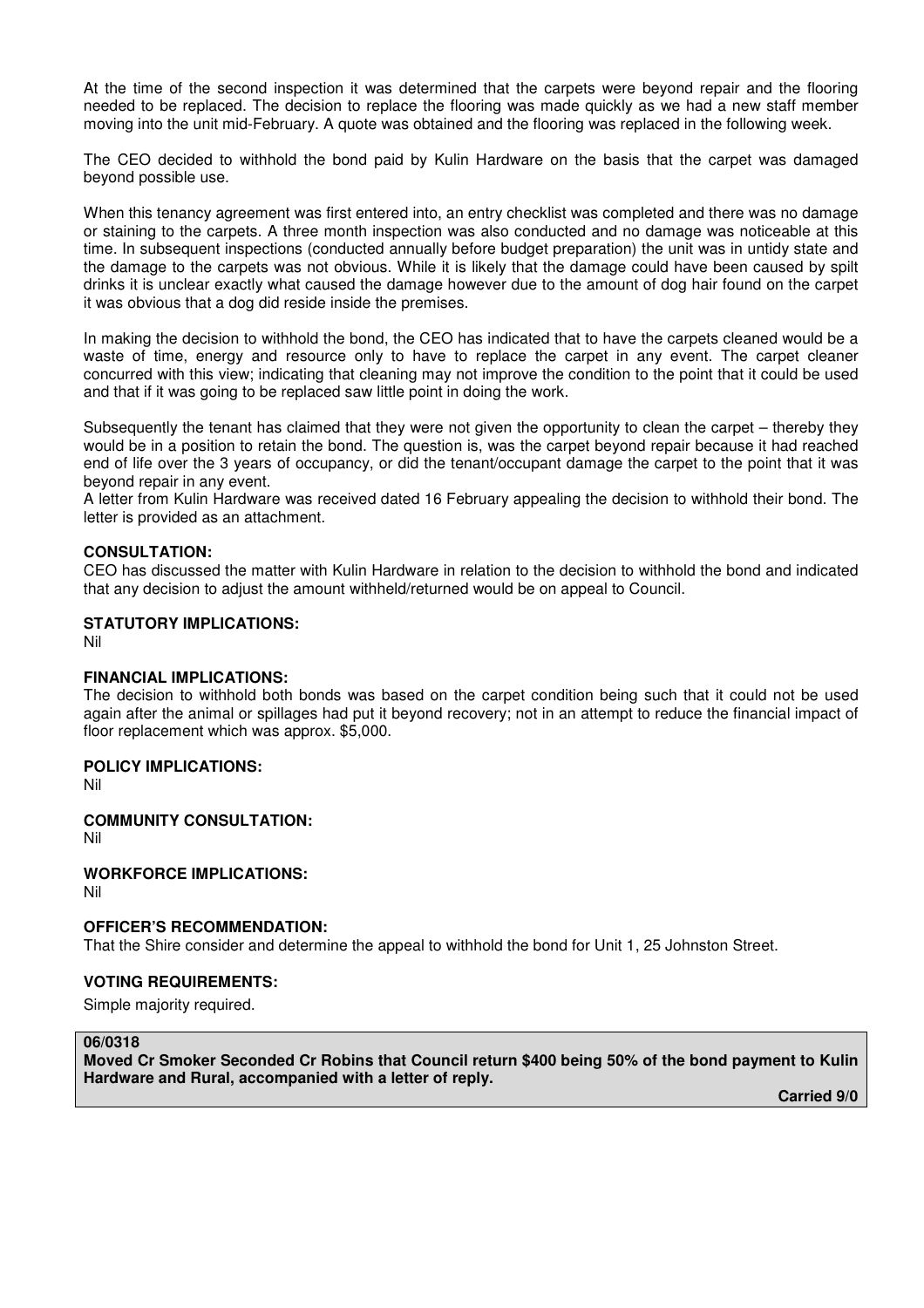## **6.5 A17a Superannuation – First Home Buyers Scheme Policy – Adoption**

**RESPONSIBLE OFFICER:** CEO **FILE REFERENCE:** 04.04 Shire of Kulin Policy **AUTHOR:** CEO **STRATEGIC REFERENCE/S:** 1.4 SCP, Liveable and Safe Community, 1.4.1b CBP – Staff Housing **DISCLOSURE OF INTEREST:** Nil

#### **SUMMARY:**

The February Council Forum discussed the First Home Super Savers Scheme (FHSSS) that is available to eligible staff as a superannuation home saving scheme and detail of the treatment of employer contributions made by the Shire in support for the scheme.

Policy has now been created on this subject for adoption by Council.

#### **BACKGROUND & COMMENT:**

The First Home Super Saver Scheme (FHSSS) was introduced by the Australian Government in the Federal Budget 2017-2018 to reduce pressure on housing affordability. The FHSSS allows First Home Buyers (FHB) to save money for a first home inside their super fund. This will help first home buyers save faster with concessional tax treatment within super.

From 1 July 2017 FHB can make voluntary concessional (before-tax) and non-concessional (after-tax) contributions into their super fund to save for their first home. From 1 July 2018 they can then apply to release their contributions, along with associated earnings, to help them purchase their first home.

The treatment of Councils contribution is also described in the policy, but in essence, the Shire will match these contributions up to the existing scale of our already established superannuation contribution incentives – that is scaled along years of service. See policy A17.

#### **FINANCIAL IMPLICATIONS:**

No additional superannuation expense – Council will only match in accordance with what we do already under our existing policy.

#### **STATUTORY AND PLANNING IMPLICATIONS:**

Nil

**POLICY IMPLICATIONS:** 

Nil

**COMMUNITY CONSULTATION:** 

Nil

**WORKFORCE IMPLICATIONS:**  Would be eligible to First Home Buyer staff who meet eligibility criteria.

#### **OFFICER'S RECOMMENDATION:**

That Council adopt A17A Superannuation First Home Buyers Scheme policy.

#### **VOTING REQUIREMENTS:**

Simple majority required.

## **07/0318**

**Moved Cr Taylor Seconded Cr McInnes that Council adopt A17A Superannuation First Home Buyers Scheme policy.** 

 **Carried 9/0**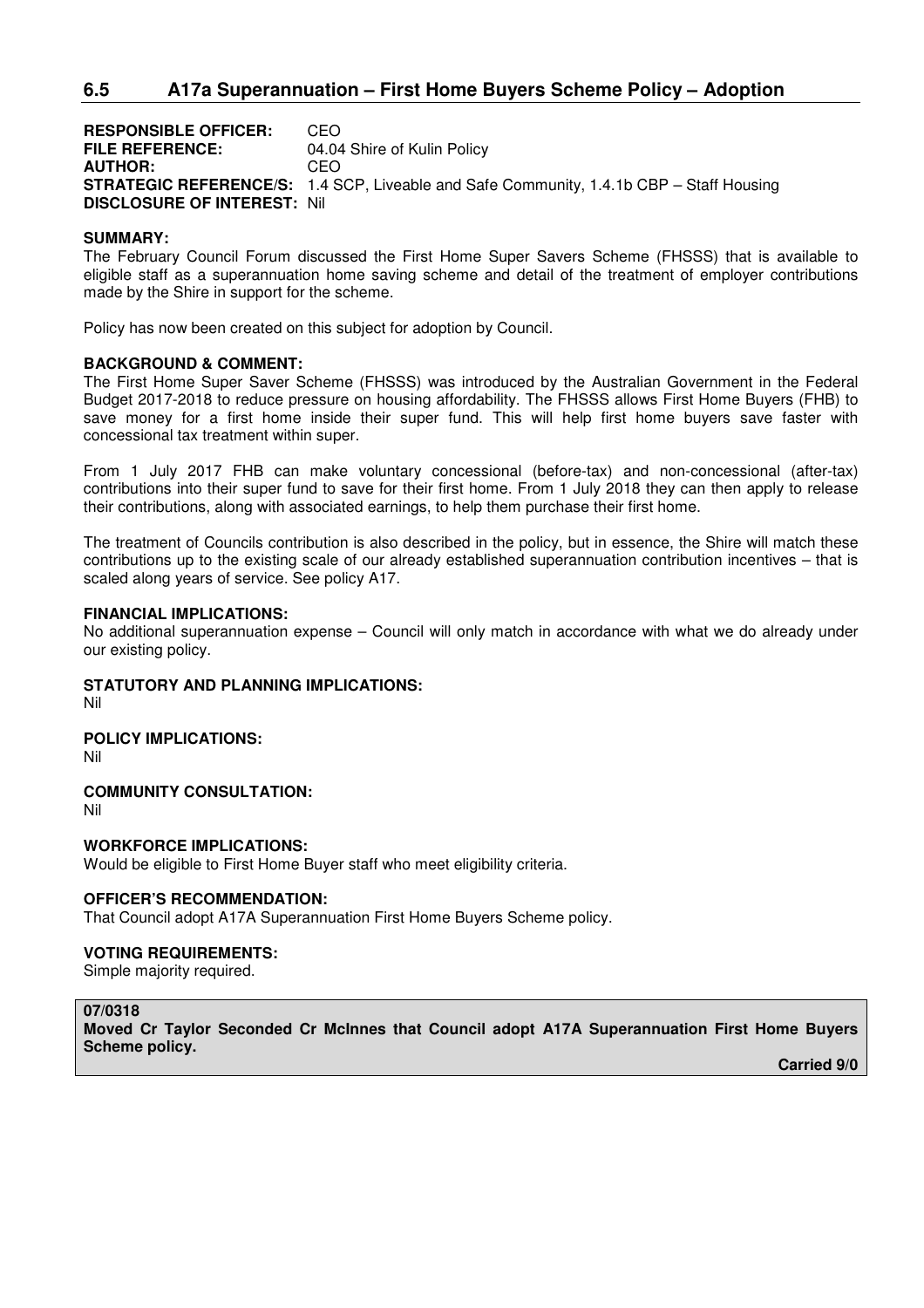# **7 COMPLIANCE**

## **7.1 Compliance Reporting – General & Financial Compliance February 2018**

**NAME OF APPLICANT:** CEO **RESPONSIBLE OFFICER:** CEO **FILE REFERENCE:** 12.05 Compliance 12.06 – Accounting Compliance **STRATEGIC REFERENCE/S:** CBP 4.1 Civic Leadership, 4.1.8 Compliance methods **AUTHOR:** CEO/DCEO **DISCLOSURE OF INTEREST:** Nil

#### **SUMMARY:**

This report addresses General and Financial Compliance matters for February 2018. This process is not definitive, each month additional items and/or actions may be identified that are then added to the monthly checklist. Items not completed each month e.g. quarterly action - will be notations.

The report provides a guide to the compliance requirements being addressed as part of staff workloads and demonstrates the degree of internal audit being completed.

### **BACKGROUND & COMMENT:**

The Compliance team and works staff commence the monthly compliance effort immediately after the Shire meeting each month. At that time, the executive support officer will email the assigned staff member their compliance requirements for the coming month.

As the month progresses, staff in conjunction with their manager, the CEO or DCEO will determine the extent of work/action needed to complete items. During Agenda week, the Compliance Team again meets to ensure the monthly report/list is reviewed and that compliance items are completed. In preparing the Agenda report, the CEO or DCEO will sign off on completed items.

Prior month items not completed previously will be reported in the following month so Council remains aware of what items are still outstanding. (Refer to Table attached)

Items outstanding for December 2017 and January 2018 now resolved.

**Harold Proud** – Issue Invoice half yearly for Shed. Research showed that this matter was all tied together with the Shire accepting the macrocarpa reserve. The letter to Mr Proud was not clear if the fee for the Shed would still apply; Mr Proud naturally can't recall. Mr Proud has not been billed since 2013, so some argument that it should not apply would be reasonable. CEO determined that payment for 5 years would total approx. \$4480. The Council made a decision to lease the lots to the Kulin Museum in 2016, giving Mr Proud occupancy rights to his shed until no longer required. Mr Proud pays for electricity to the shed.

On the basis of the evidence CEO determined that it would not be appropriate to raise a debtor because if challenged – not sufficient Shire paper trail to press claim for payment. **Completed** 

**Records Archive** – Review, archive and destroy non-permanent records – **Completed Compliance Audit Return** – Due 31st March – On LG Hub – **Completed Reimburse Members Travelling** – Due February 2018 – paid 14/3/18 – **Completed Fair Value Calculations and Inclusion in reporting- Roads** – In-house reporting this year – to be ready for annual statements in October - underway **Budget Review -** required 1 January to 31 April – will present in April 2018 **Phone Book** - completed – now on sale at CRC – **Completed Quarterly Stats to DRD –**March 2018 - **Completed Review Agreement with Kulin DHS** – Meeting with School 16/3/18.

Items outstanding for February 2018. **Budget Review -** required 1 January to 31 April – will present in April 2018 **Budget Plant Replacement Program –** Price Check equotes WALGA by May 2018

## **FINANCIAL IMPLICATIONS:**

In the generation of the report, nil in terms of meeting compliance. There may be items that require additional administrative effort to complete or require external assistance to resolve. In those cases, individual financial implications will be reported.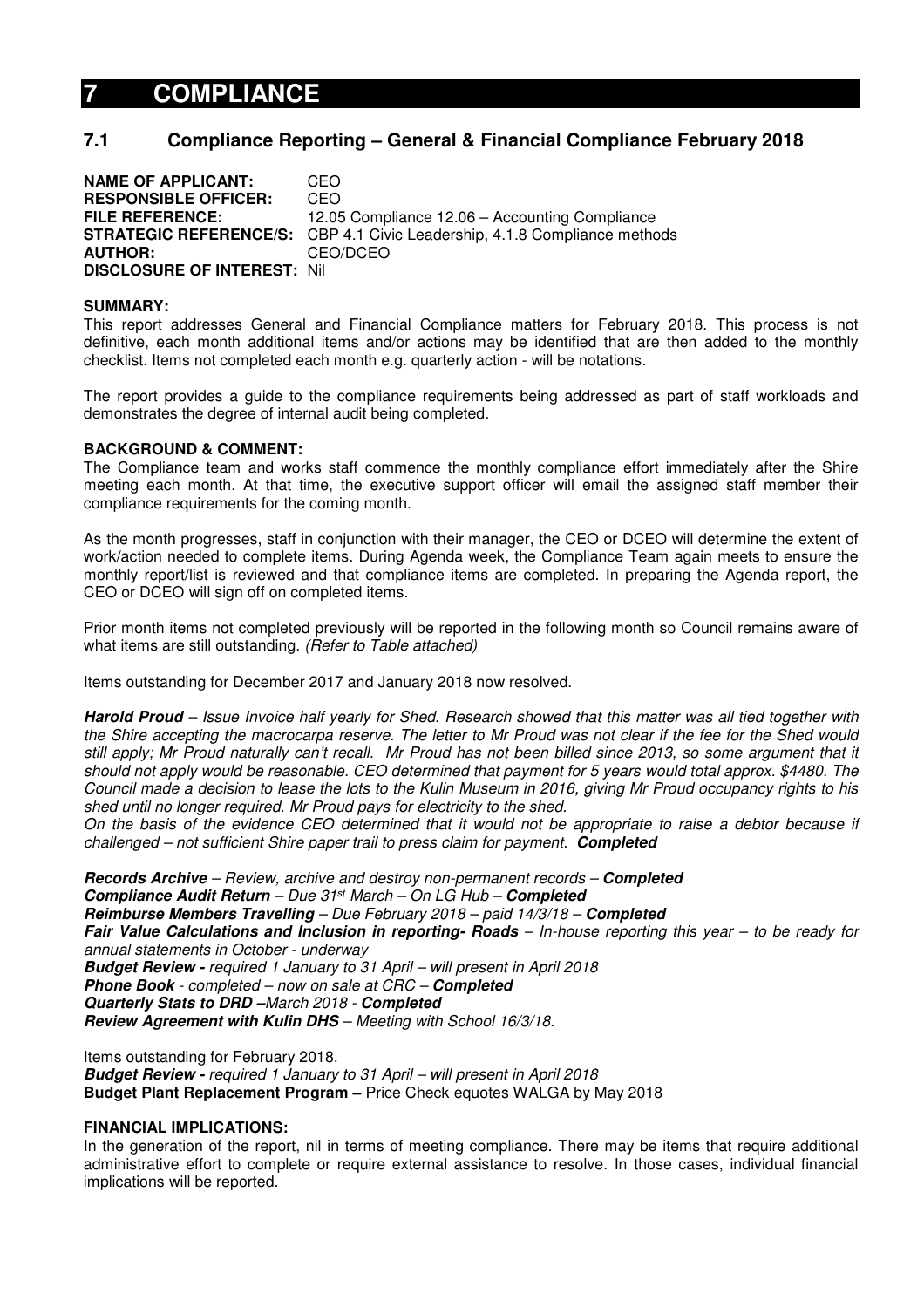# **STATUTORY AND PLANNING IMPLICATIONS:**

Nil

## **POLICY IMPLICATIONS:**

Identified as necessary – this report Nil

# **COMMUNITY CONSULTATION:**

Nil

## **WORKFORCE IMPLICATIONS:**

Nil

## **OFFICER'S RECOMMENDATION:**

That Council receive the General & Financial Compliance Report for February 2018 and note the matters of noncompliance.

## **VOTING REQUIREMENTS:**

Simple majority required.

## **08/0318**

**Moved Cr McInnes Seconded Cr Varone that Council receive the General & Financial Compliance Report for February 2018 and note the matters of non-compliance.** 

 **Carried 9/0** 

## **Cr Robins departed the Council Chambers at 5.35pm**

## **7.2 Compliance Reporting – Delegations Exercised – February 2018**

**NAME OF APPLICANT: CEO<br>RESPONSIBLE OFFICER: CEO RESPONSIBLE OFFICER: FILE REFERENCE:** 12.05 - Compliance **STRATEGIC REFERENCE/S:** CBP 4.1 Civic Leadership, 4.1.8 Compliance methods **AUTHOR:** CEO **DISCLOSURE OF INTEREST:** Nil **SUMMARY:** 

To report back to Council actions performed under delegated authority for the period ending 28 February 2018.

To provide a comprehensive report listing of the delegations able to be exercised following adoption of a more substantial array of delegations in June 2017.

## **BACKGROUND & COMMENT:**

This report is prepared for Council detailing actions performed under delegated authority by the respective officers under each of the delegation headings:

#### **ADMINISTRATION**

#### **Policy Delegation Contract Contract Contract Delegation Contract Contract Contract Contract Officers**

- 
- A1 Acting Chief Executive Officer<br>
A2 Agreements for Payments of Debts to Council (CEO/DCEO) A2 Agreements for Payments of Debts to Council<br>A3 Casual Hirer's Liability
- **Casual Hirer's Liability** (CEO)
- 
- A4 Complaint Handling<br>
A5 Fees & Charges Discounts<br>
(CEO/ A5 Fees & Charges – Discounts (CEO/DCEO/MW/MLS/CRC)
- A6 Investment of Surplus Funds (CEO/DCEO)
- A7 IT & Social Media Use Of (CEO)
- A8 Legal Advice, Representation & Cost Reimbursement (CEO)
- A9 Payments from Municipal and Trust Funds (CEO to numerous staff orders)
- A10 Use of Common Seal (CEO)
- A11 Writing Off Debts (CEO)
- A12 Housing (CEO)
- A13 Procedure for Unpaid Rates Finance (CEO)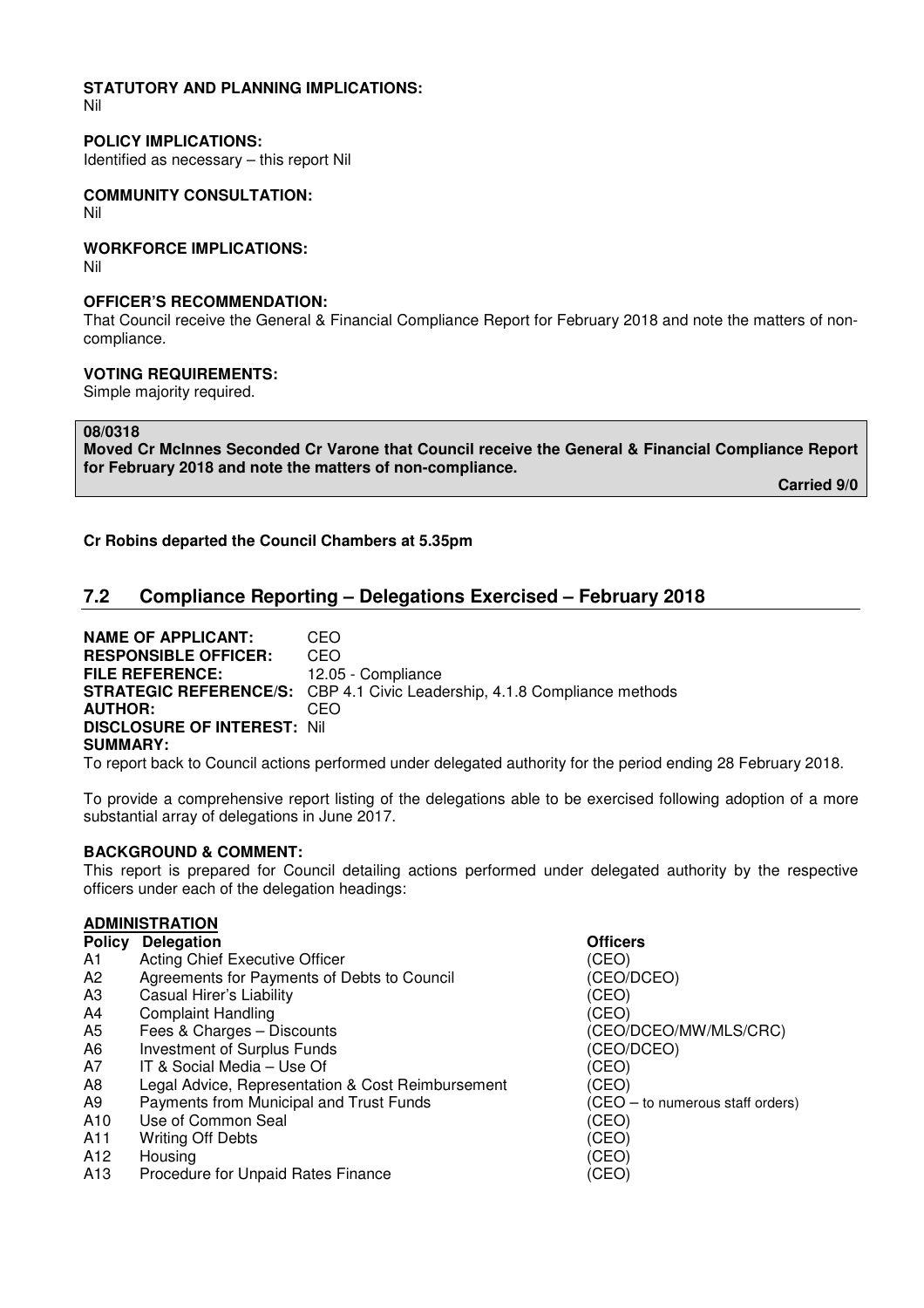| <b>GOVERNANCE</b>     |                                                            |                              |  |  |
|-----------------------|------------------------------------------------------------|------------------------------|--|--|
| G <sub>1</sub>        | Applications for Planning Consent                          | (CEO)                        |  |  |
| G <sub>2</sub>        | <b>Building Licences and Swimming Pools</b>                | (EHO/Building Surveyor)      |  |  |
| G <sub>3</sub>        | Cemeteries Act 1986                                        | (CEO)                        |  |  |
| G4                    | Health Act 1911 Provisions                                 | (EHO)                        |  |  |
|                       | <b>HUMAN RESOURCES</b>                                     |                              |  |  |
| H1                    | Grievance Procedures                                       | (CEO)                        |  |  |
|                       | <b>COMMUNITY SERVICES</b>                                  |                              |  |  |
| C <sub>1</sub>        | Bushfire Control - Shire Plant for Use of                  | (CEO)                        |  |  |
| C <sub>2</sub>        | Bushfire Control - Plant Use for Adjoining Shires          | (CEO)                        |  |  |
| C <sub>3</sub>        | Bushfire Prohibited / Restricted Burning Periods - Changes | (Shire President/CEO)        |  |  |
| C <sub>4</sub>        | <b>Bushfire Training Administration</b>                    | (CEO)                        |  |  |
| C <sub>5</sub>        | Cat Ownership Limit - Cat Control                          | (CEO)                        |  |  |
| C <sub>6</sub>        | Dog Control - Attacks                                      | (CEO)                        |  |  |
| C7                    | Dog Ownership Limit - Dog Control                          | (CEO)                        |  |  |
| C <sub>8</sub>        | Sea Containers Use of - Town Planning                      | (CEO)                        |  |  |
| C <sub>9</sub><br>C10 | Second Hand Dwellings<br><b>Temporary Accommodation</b>    | (CEO)<br>(CEO)               |  |  |
| C11                   | Unauthorised Structures - Building Control                 | (CEO)                        |  |  |
| C <sub>12</sub>       | Kulin Bush Races                                           | (Kulin Bush Races Committee) |  |  |
| C <sub>13</sub>       | <b>Freebairn Recreation Club Committee</b>                 | (FRC Club Committee)         |  |  |
| C14                   | Kulin Child Care Centre Management Committee               | (KCCC Mngt Committee)        |  |  |
| C <sub>15</sub>       | General - Community Services Practices                     | (CEO)                        |  |  |
| <b>WORKS</b>          |                                                            |                              |  |  |
| W <sub>1</sub>        | <b>Gravel Supplies</b>                                     | (MW)                         |  |  |
| W <sub>2</sub>        | Roads - Clearing                                           | (CEO)                        |  |  |
| W <sub>3</sub>        | Roads - Damage to                                          | (MW)                         |  |  |
| W4                    | Roads - Roadside Markers - Management of                   | (MW)                         |  |  |
| W <sub>5</sub>        | Stormwater Drainage                                        | (MW)                         |  |  |
| W <sub>6</sub>        | <b>Street Trees</b>                                        | (CEO)                        |  |  |
| W7                    | Streetscape – Improvements                                 | (CEO)                        |  |  |
| W8                    | Roadside Burning                                           | (MW)                         |  |  |

W9 Temporary Road Closures<br>W10 General – Works Practices Approvals<br> General – Works Practices Approvals

## **COMMENT:**

The following details the delegations exercised within the Shire relative to the delegated authority for the months of February 2018 and are submitted to Council for information (excluding delegations under A9, Payments – refer to individual order and payment listed in Accounts paid).

| A6 | <b>Investment of Surplus Funds (DCEO)</b> – Local Government Act 1995, section 6.14 |
|----|-------------------------------------------------------------------------------------|
|    | Municipal funds                                                                     |

| vpe          | Rate | Deposit/(Withdrawal) |
|--------------|------|----------------------|
| At Call      | 1.5% | 403.125.48           |
| Term Deposit | 2.2% | (400.000)            |

## **G1 Applications for Planning Consent**

 S Pearce – Finalise planning application and sign – subject to a Council decision in February approving the over height shed.

## **G2 Building Licences (CEO)**

S Pearce – Finalise building application and sign – subject to a Council planning decision in February approving the over height shed.

## **STATUTORY ENVIRONMENT:**

Building Act 2011 Bushfires Act 1954 Cemeteries Act 1986 Health (Asbestos) Regulations 1992; Health (Miscellaneous Provisions) Act 1911; Local Government Act 1995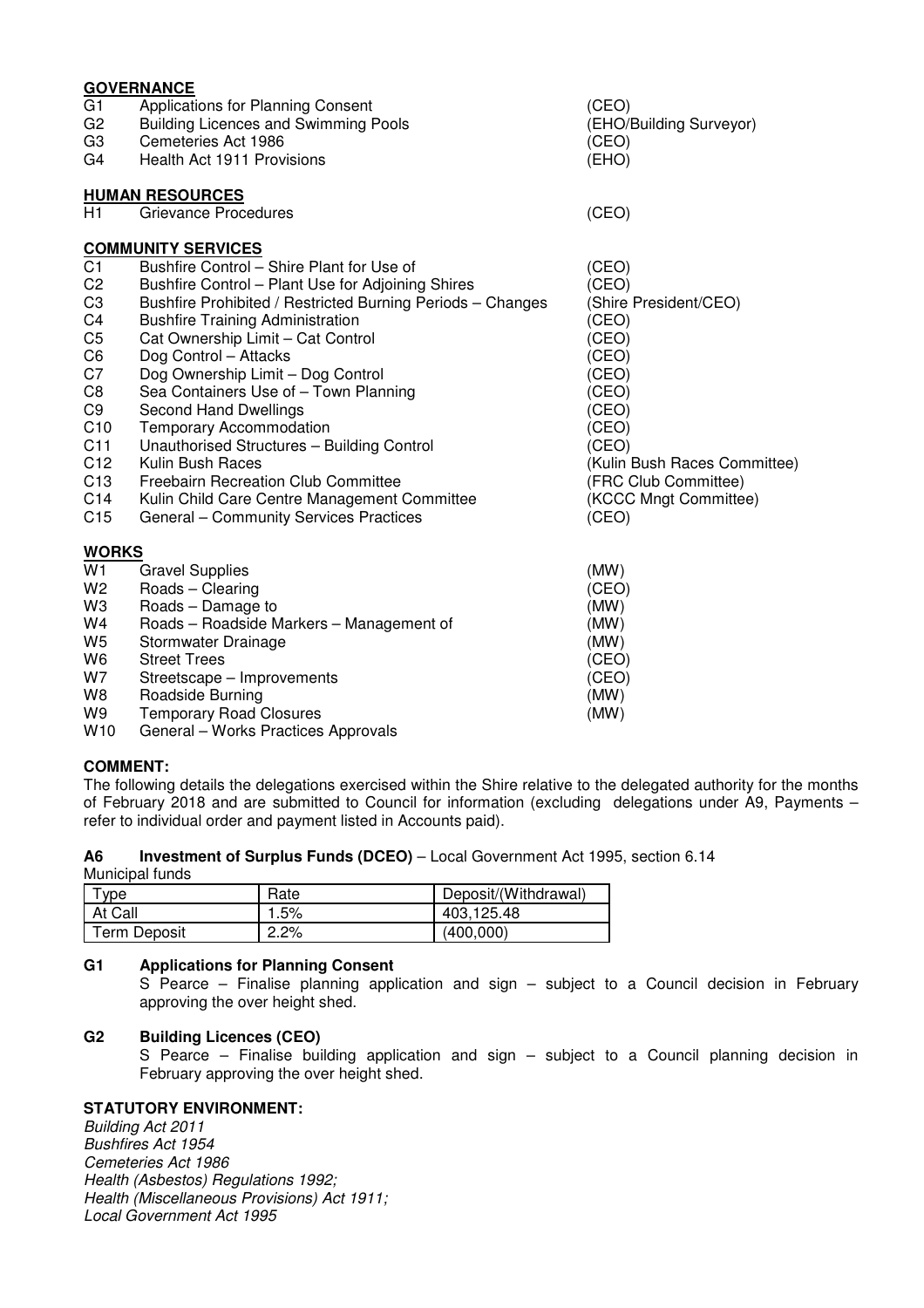Public Health Act 2016 Shire of Kulin TPS2 Town Planning Development Act Town Planning Scheme Trustees Act, Part III, Criminal Procedure Act 2004;

#### **FINANCIAL IMPLICATIONS:**

Nil in terms of exercising delegation and reporting to Council though there may be financial implications in the case of each delegation exercised.

#### **STATUTORY AND PLANNING IMPLICATIONS:**

Nil

## **POLICY IMPLICATIONS:**

There are no known policy implications relating to this report.

### **COMMUNITY CONSULTATION:**

Nil

### **WORKFORCE IMPLICATIONS:**

Nil

### **OFFICER'S RECOMMENDATION:**

That Council receive the Delegation Exercised Report for February 2018.

### **VOTING REQUIREMENTS:**

Simple majority required.

## **09/0318**

**Moved Cr Bowey Seconded Cr Lucchesi that Council receive the Delegation Exercised Report for February 2018.** 

 **Carried 8/0** 

## **7.3 Compliance Audit Return 2017 – Adoption**

**NAME OF APPLICANT:** CEO **RESPONSIBLE OFFICER:** CEO<br>**FILE REFERENCE:** 04.02 04.02 Local Government Act & Returns **STRATEGIC REFERENCE/S:** CBP 4.1 Civic Leadership, 4.1.8 Compliance methods **AUTHOR:** CEO **DISCLOSURE OF INTEREST:** NIL

#### **SUMMARY:**

To present the Compliance Audit Return to the Audit and Risk Committee who adopt the report and make recommendation to Council.

## **BACKGROUND:**

Each year all local governments across the State are required by legislation to undertake a compliance audit for the period 1 January to 31 December. This audit is performed against the requirements of the Compliance Audit Return prepared by the Department of Local Government covering the following business areas considered to be 'high risk':

- Commercial Enterprises by Local Government;
- Delegation of Power / Duty;
- **Disclosure of Interest:**
- Disposal of Property;
- Elections;
- Finance;
- **Local Government Employees;**
- Official Conduct; and
- **Tendering for Providing Goods & Services**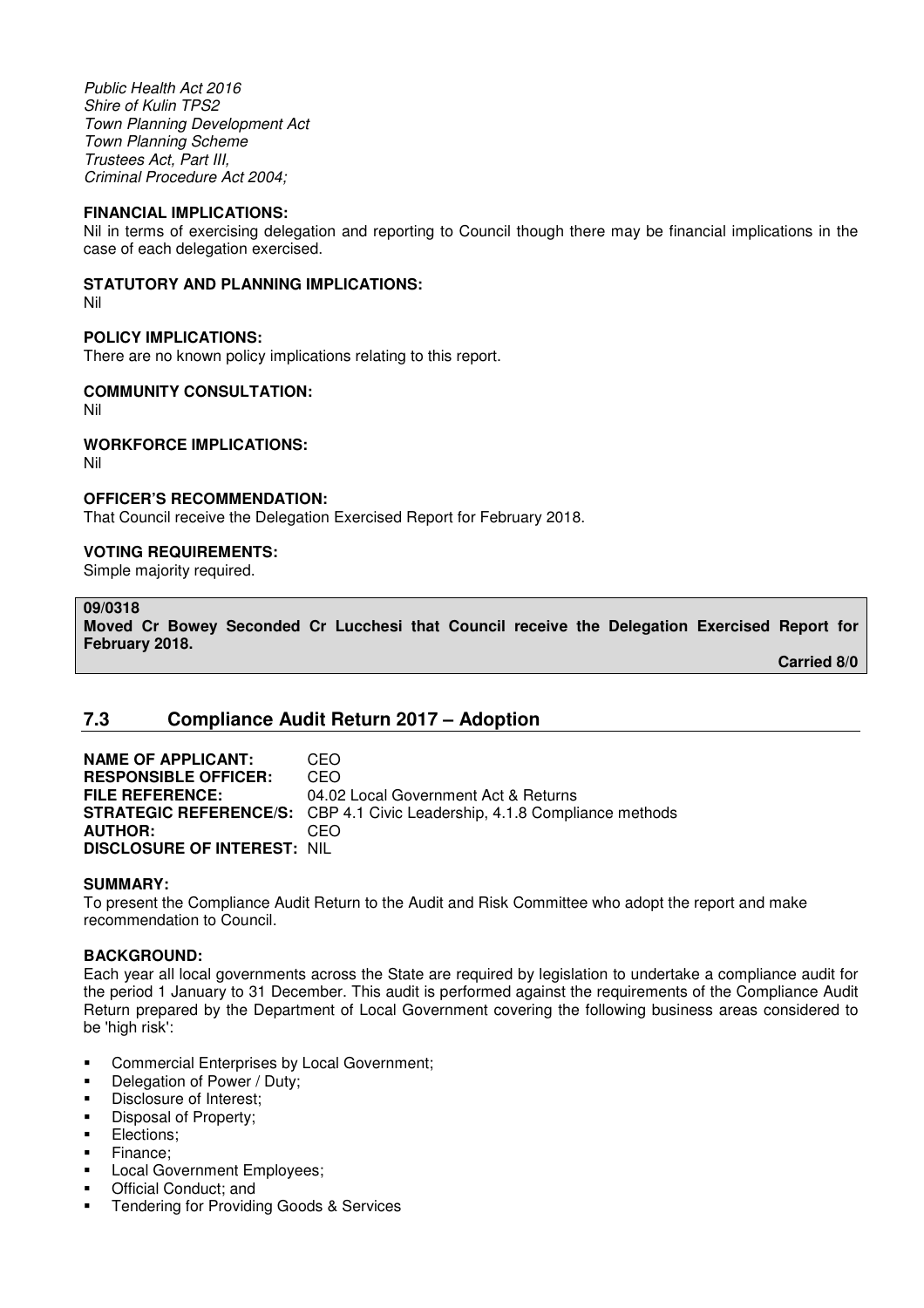## **COMMENT:**

The Risk and Audit Committee's consideration and endorsement of the Compliance Audit Return (addressing those areas identified as high risk) is required prior to the report being submitted to the Department of Local Government and Communities. A completed return for the year ended 31 December 2017 is due to the Department by the 31 March 2018.

Please note that the Risk and Audit Committee is required to review the completed CAR and report the results to the Council, prior to the CAR's adoption by Council and submission to the Department by 31 March 2018. The CAR will be presented to both the Risk and Audit Committee and the Council on the same day being the 21 March 2018.

The Compliance Audit Return is attached for the Committee's and Council's consideration. Note the report was prepared by the CEO.

## **STATUTORY IMPLICATIONS:**

Regulation 14 of the Local Government (Audit) Regulations 1996 provides:

(1) A local government is to carry out a compliance audit for the period 1 January to 31 December in each year. (2) After carrying out a compliance audit the local government is to prepare a compliance audit return in a form approved by the Minister.

(3A)The local government's audit committee is to review the compliance audit return and is to report to the council the results of that review.

(3) After the audit committee has reported to the council under subregulation (3A), the compliance audit return is to be —

- (a) presented to the council at a meeting of the council; and
- (b) adopted by the council; and
- (c) recorded in the minutes of the meeting at which it is adopted.

Regulation 15 provides that:

(1) After the compliance audit return has been presented to the council in accordance with regulation 14(3) a certified copy of the return together with —

- (a) a copy of the relevant section of the minutes referred to in regulation 14(3)(c); and
- (b) any additional information explaining or qualifying the compliance audit,

(c) is to be submitted to the Executive Director by 31 March next following the period to which the return relates.

(2) In this regulation, certified in relation to a compliance audit return means signed by;

- (a) the mayor or president; and
- (b) the CEO.

#### **FINANCIAL IMPLICATIONS:**

Nil

#### **POLICY IMPLICATIONS:**

Nil

## **COMMUNITY STRATEGIC PLAN IMPLICATIONS:**

Nil

## **10/0318**

**Moved Cr Duckworth Seconded Cr Smoker that the Ordinary Meeting be adjourned and Council convene as the Shire of Kulin Audit and Risk Committee.** 

**Carried 8/0** 

## **Audit & Risk Committee Recommendation:-**

Moved Cr Duckworth Seconded Cr Bowey that the Audit and Risk Committee recommend to Council that; Note the recommendations and comments of the Audit Committee as detailed;

- 1. Council adopt the Compliance Audit Return 2017, as presented;
- 2. The Chief Executive Officer and the Shire President be authorised to sign the Compliance Audit Return 2017;
- 3. Endorse the return for submission to the Department of Local Government, Sport and Cultural Industries by 31 March 2018.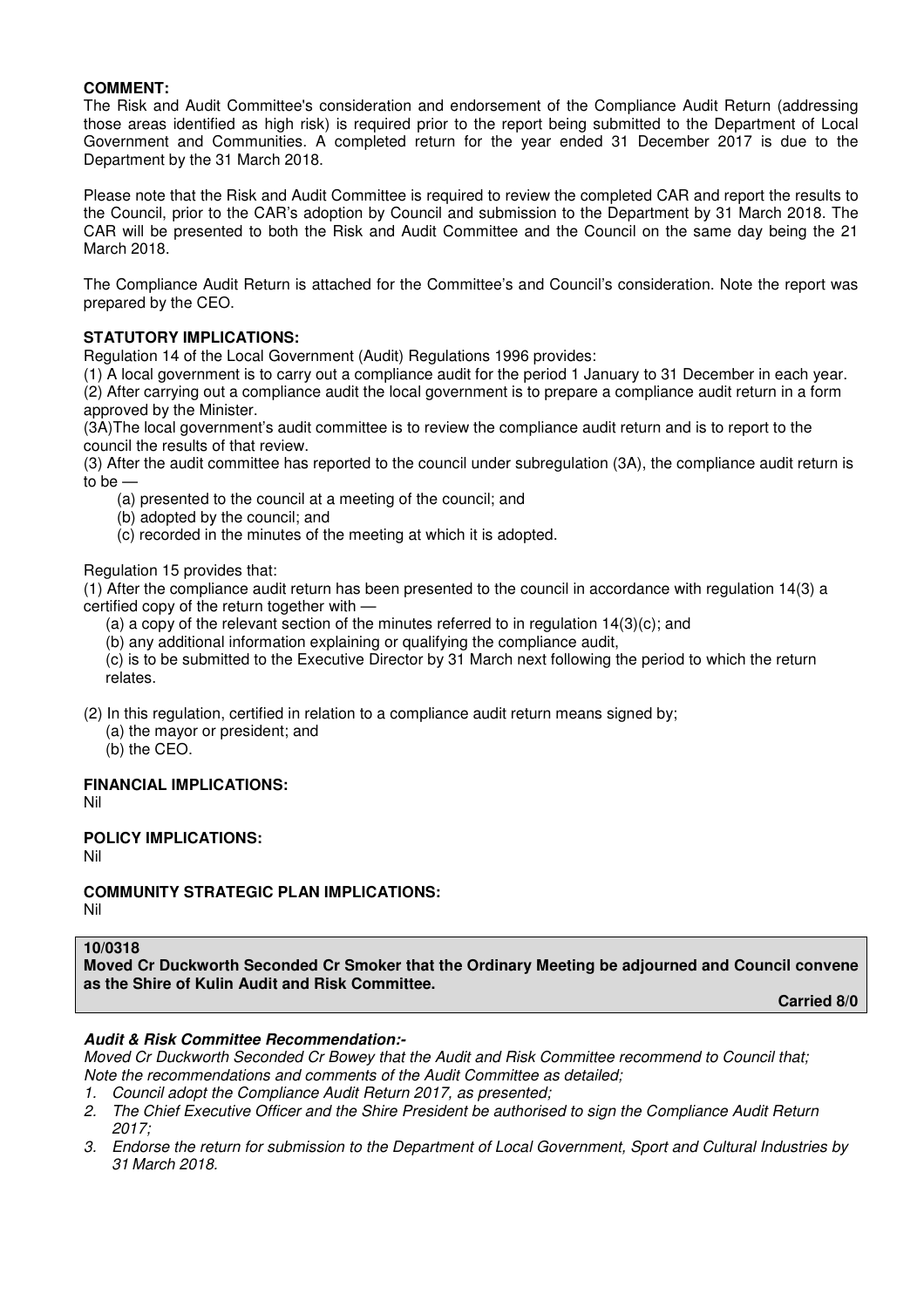## **11/0318**

**Moved Cr Taylor Seconded Cr Lucchesi that the Audit & Risk Committee adjourn and reconvene as the Ordinary Meeting of Council.** 

**Carried 8/0** 

## **COMMITTEE RECOMMENDATION:**

That the Audit and Risk Committee recommend to Council that;

Note the recommendations and comments of the Audit Committee as detailed;

- 1. Council adopt the Compliance Audit Return 2017, as presented;
- 2. The Chief Executive Officer and the Shire President be authorised to sign the Compliance Audit Return 2017;
- 3. Endorse the return for submission to the Department of Local Government, Sport and Cultural Industries by 31 March 2018.

## **VOTING REQUIREMENTS:**

Absolute Majority Required

## **12/0318**

**Moved Cr Smoker Seconded Cr Varone that the Audit and Risk Committee recommend to Council that; 1. Note the recommendations and comments of the Audit Committee as detailed;** 

- **2. Council adopt the Compliance Audit Return 2017, as presented;**
- **3. The Chief Executive Officer and the Shire President be authorised to sign the Compliance Audit Return 2017;**
- **4. Endorse the return for submission to the Department of Local Government, Sport and Cultural Industries by 31 March 2018.**

 **Carried by Absolute Majority 8/0** 

# **8 ELECTED MEMBERS MOTIONS OF WHICH PREVIOUS NOTICE HAS BEEN GIVEN**

# **NEW BUSINESS OF AN URGENT NATURE INTRODUCED BY DECISION OF MEETING**

## **9.1 Lease of Land for Cropping**

**RESPONSIBLE OFFICER:** CEO **FILE REFERENCE:** 15.01 **AUTHOR:** CEO **STRATEGIC REFERENCE/S:** 15.01 **DISCLOSURE OF INTEREST:** Nil

#### **SUMMARY:**

Following the discussion during the Concept Forum Cr West requested that a decision be made on regarding the lease of land for cropping.

## **BACKGROUND & COMMENT:**

The following information was presented by the CEO in his report:-

Council resolution 11/0415 granted the KKFC rights to crop the Airstrip land until Jan 2018 and the Proud paddock for a term expiring January 2020. A fee of \$10 per ha was applied. The Club has recently been billed, as it would appear no invoices have been raised in the past 3 years. The lease funds (when paid) are to be held by the Shire in Trust to offset costs if work is required on the paddocks during non-lease periods. Terms of the lease have only partly been met – no reports on the program have been received at the Shire office.